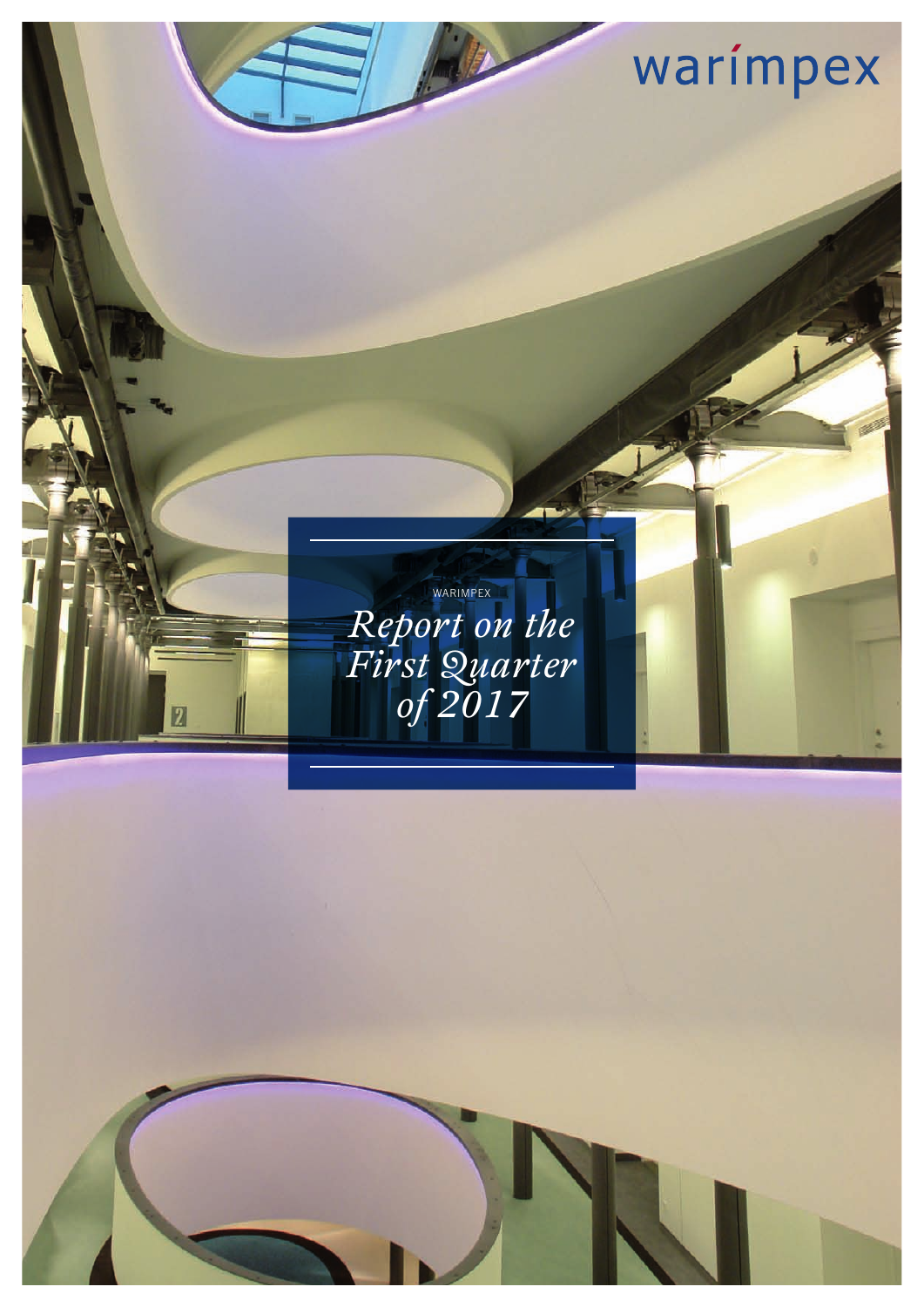#### WARIMPEX GROU

### *Key Figures*

| in EUR '000                                                              | $1 - 3/2017$ | Change | $1 - 3/2016$   |
|--------------------------------------------------------------------------|--------------|--------|----------------|
|                                                                          |              |        |                |
| Hotels revenues                                                          | 9,451        | 1%     | 9,353          |
| <b>Investment Properties revenues</b>                                    | 2,520        | 32%    | 1,902          |
| Development and Services revenues                                        | 432          | $-28%$ | 602            |
| Total revenues                                                           | 12,403       | 5%     | 11,857         |
| Expenses directly attributable to revenues                               | $-7,787$     | $-1%$  | $-7,885$       |
| Gross income from revenues                                               | 4,616        | 16%    | 3,973          |
| Gains or losses from the disposal of properties                          | 125          |        |                |
| <b>EBITDA</b>                                                            | 2,267        | 172%   | 833            |
|                                                                          |              |        |                |
| Depreciation, amortisation, and remeasurement                            | 1,154        |        | $-1,287$       |
| <b>EBIT</b>                                                              | 3,421        |        | $-455$         |
| Earnings from joint ventures                                             | $-409$       | $-42%$ | $-709$         |
| Profit or loss for the period                                            | 4,736        |        | $-463$         |
|                                                                          |              |        |                |
| Net cash flow from operating activities                                  | 2,237        | $-3%$  | 2,303          |
|                                                                          |              |        |                |
| <b>Equity and liabilities</b>                                            | 370,475      | 7%     | 344,729        |
| Equity                                                                   | 48,617       | 148%   | 19,616         |
| Share capital                                                            | 54,000       |        | 54,000         |
| Equity ratio                                                             | 13%          | 7 pp   | 6%             |
|                                                                          |              |        |                |
| Average number of shares in the financial year                           | 54,000,000   |        | 54,000,000     |
| Earnings per share in EUR                                                | 0.04         |        | $-0.02$        |
|                                                                          |              |        |                |
| Number of hotels                                                         | 14           | $-1$   | 15             |
| Number of rooms (adjusted for proportionate share of ownership)          | 2,504        | $-168$ | 2,672          |
| Number of office and commercial properties                               | 4            |        | $\overline{4}$ |
|                                                                          |              |        |                |
| Segment information (including joint ventures on a proportionate basis): |              |        |                |
| Hotels revenues                                                          | 15,940       | 4%     | 15,308         |
| Hotels net operating profit (NOP)                                        | 3,388        | 22%    | 2,782          |
| NOP per available room                                                   | 1,294        | 31%    | 990            |
| <b>Investment Properties revenues</b>                                    | 3,574        | 71%    | 2,088          |
| <b>Investment Properties EBITDA</b>                                      | 2,807        | 85%    | 1,518          |
| Development and Services revenues                                        | 994          | 36%    | 732            |
| Gains or losses from the disposal of properties                          | 125          |        |                |
| <b>Development and Services EBITDA</b>                                   | $-724$       |        | $-1,528$       |

|                                                | $31/12/2016$ <sup>1</sup> | Change | $31/12/2015$ <sup>1</sup> |
|------------------------------------------------|---------------------------|--------|---------------------------|
|                                                |                           |        |                           |
| Gross asset value (GAV) in EUR millions        | 343.3                     | 1%     | 340.8                     |
| Triple net asset value (NNNAV) in EUR millions | 104.7                     | 6%     | 98.4                      |
| NNNAV per share in EUR                         | 1.9                       | 6%     | 1.8                       |
| End-of-period share price in EUR               | 0.77                      | 16%    | 0.665                     |

<sup>1</sup> As no external valuation of the portfolio was completed as at 31 March 2017 or 31 March 2016, the latest available values are shown.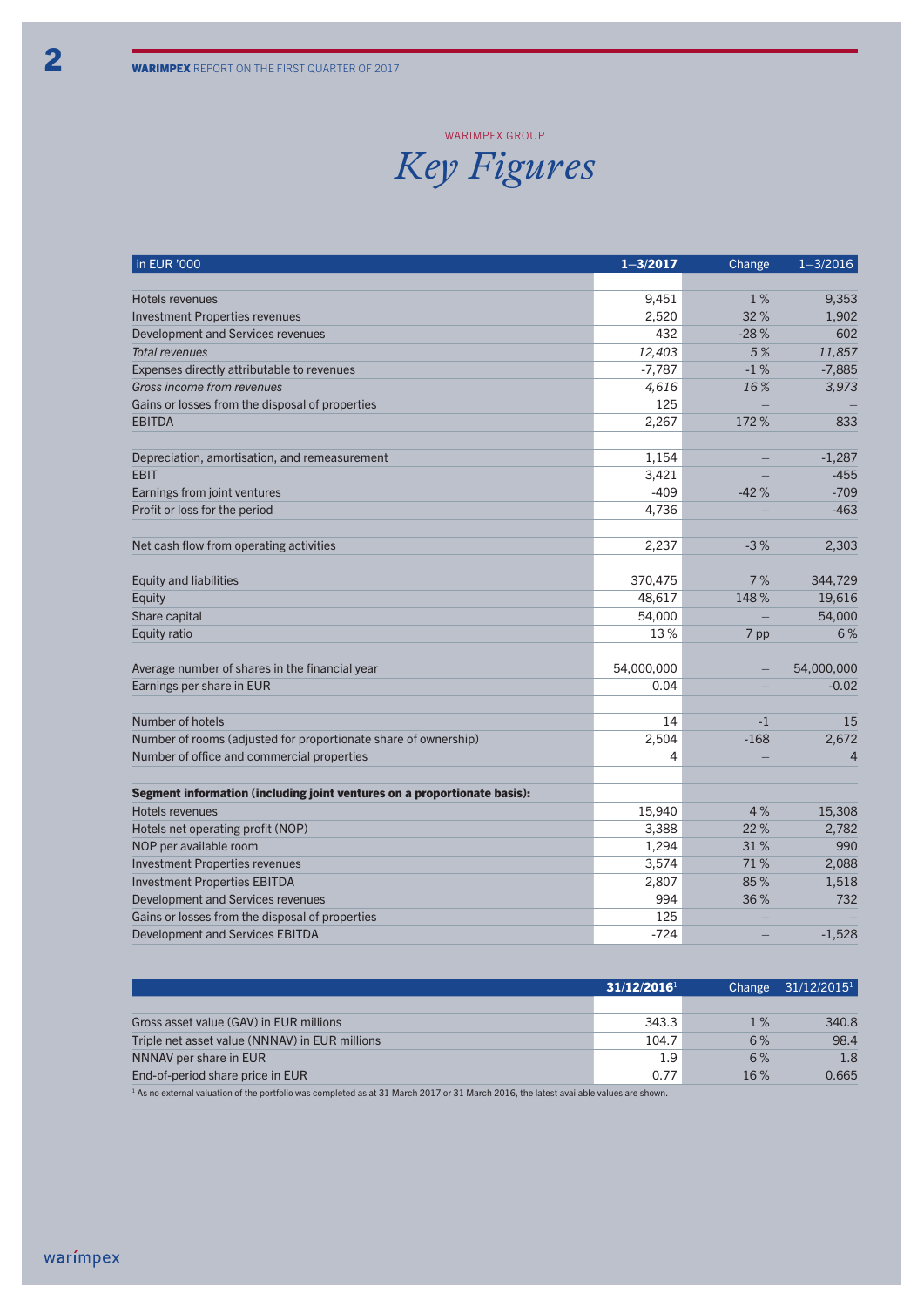Foreword by the Chairman of the Management Board *Dear Shareholders,*

I am pleased to report that we were able to carry the upward momentum and success from 2016 into the current financial year. We signed an agreement on the sale of part of our hotel portfolio to the Thai investor U City right at the beginning of the year. The transaction covers eight hotel holdings that account for around 50 per cent of the total real estate assets of Warimpex and represent a property value of roughly EUR 180 million. We expect the transaction to close in the near future. We will use the resulting positive profit contribution to improve our capital structure and for new development projects. It is expected to boost our equity ratio to around 25%.

This sale was not the only encouraging development in the first quarter. Revenues from hotel operations rose by 1 per cent to EUR 9.5 million despite the sale of the angelo hotel in Prague in October 2016 and the resulting reduction in the number of rooms. The NOP per available room improved by 31 per cent. Revenues from the letting of office properties also climbed from EUR 1.9 million to EUR 2.5 million due to index adjustments and a higher rouble exchange rate. Overall, consolidated revenues rose by 5 per cent to EUR 12.4 million.

EBITDA went from EUR 0.8 million to EUR 2.3 million as a result of a higher gross income from revenues (EUR 4.6 million, plus 16 per cent) and lower administrative and other costs, and EBIT improved from EUR -0.5 million to EUR 3.4 million. The financial result including joint ventures advanced from EUR 0.2 million to EUR 2.4 million due to positive exchange rate trends. In total, this resulted in a positive result for the first quarter of 2017 of EUR 4.7 million (2016: negative result of EUR 0.5 million).

The fully occupied multi-use building at AIRPORTCITY St. Petersburg with parking spaces for around 450 vehicles and around 6,000 square metres of office and archive space was completed and handed over to the tenant after the end of the reporting period, at the end of May.

In terms of development projects, advance leases were signed for around 8,500 square metres of the total 26,000 square metres in the Ogrodowa office building that is currently being built in Łódź. A letter of intent was signed for the letting of about 60 per cent of the roughly 12,000 square metres in the Mogilska office building in Krakow, and the terms of the lease are now being negotiated. Construction is expected to begin shortly. An office building with around 21,000 square metres of space is also to be built next to the Chopin Hotel in Krakow – planning for this is currently in progress. In Budapest, Warimpex owns a property on which a hotel with around 170 rooms and 60 adjacent apartments is to be built. The planning is under way, and the building permit was issued in January 2017.

Our objective for the 2017 financial year is to preserve the positive momentum from the first three months, on the one hand to move ahead with our current development projects and on the other to successfully conclude the sale of part of our hotel portfolio to U City. The sale will significantly expand our room for manoeuvre and will position us ideally for new projects, in CEE and Russia – including in collaboration with U City as a future partner that is entering the Continental European market for the first time. On this note, I look forward to an exciting and successful year in 2017.

**Franz Jurkowitsch**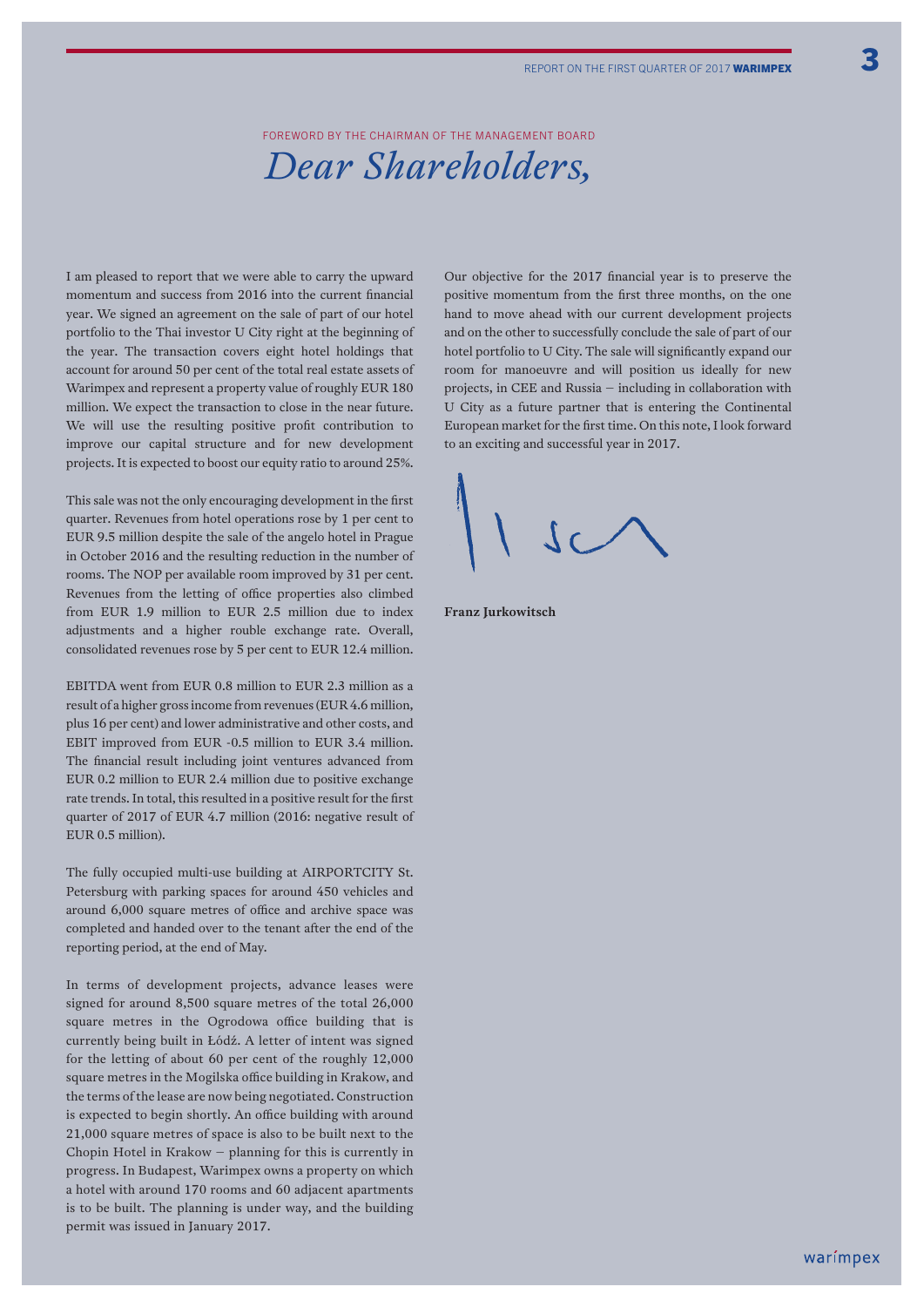## *Assets, Financial Position, and Earnings Situation*

Due to seasonal effects, revenues are generally the lowest in the first quarter of the year, and are not representative of the development of revenues for the full year. In contrast, the second and third quarters generally show the best revenues.

### Earnings situation

#### Development of revenues

Despite the sale of the angelo Prague (168 rooms) in October 2016, revenues in the Hotels segment rose by 1 per cent to EUR 9.5 million in the first quarter of 2017.

Revenues from the letting of office properties (Investment Properties revenues) climbed from EUR 1.9 million to EUR 2.5 million, largely due to index adjustments and a higher rouble exchange rate.

Total revenues advanced by 5 per cent to EUR 12.4 million.

Expenses directly attributable to revenues fell from EUR 7.9 million to EUR 7.8 million.

### EBITDA – EBIT

Earnings before interest, taxes, depreciation, and amortisation, and gains/losses on the remeasurement of investment properties (EBITDA) rose from EUR 0.8 million to EUR 2.3 million. This was primarily driven by the higher gross income from revenues and the lower administrative and other expenses.

EBIT improved from EUR -0.5 million to EUR 3.4 million.

#### Financial result

Finance income (including earnings from joint ventures) went from EUR 0.2 million to EUR 2.4 million. The financial result includes changes in foreign exchange rates in the amount of EUR 4.4 million.

Financing expenses increased by 8 per cent and broke down as follows:

| in EUR '000                                                          | $1 - 3/2017$ | $1 - 3/2016$ |
|----------------------------------------------------------------------|--------------|--------------|
| Composition                                                          |              |              |
| Interest on short-term borrowings,<br>project loans, and other loans | (1,665)      | (1,713)      |
| Interest on bonds                                                    | (829)        | (492)        |
| Interest on convertible bonds                                        | (132)        | (148)        |
| Interest on loans from<br>minority shareholders                      | (499)        | (797)        |
| Other financing expenses                                             | (180)        | (75)         |
| Unrealised losses on<br>derivative financial instruments             | (166)        | (1)          |
| Other                                                                | (32)         |              |
|                                                                      | (3,501)      | (3,226)      |

#### Profit or loss for the period

The result for the period for the Warimpex Group improved from EUR -0.5 million in the previous year to EUR 4.7 million. This was the result of a higher operating result (EBITDA) and an improved financial result.

#### Financial position

On 23 February 2017, Warimpex concluded a framework agreement for the sale of hotel holdings. The assets and liabilities of the companies to be sold and the joint venture shares were classified as held for sale according to IFRS 5 (see section 5.1. in the notes to the consolidated financial statements as as 31 December 2016).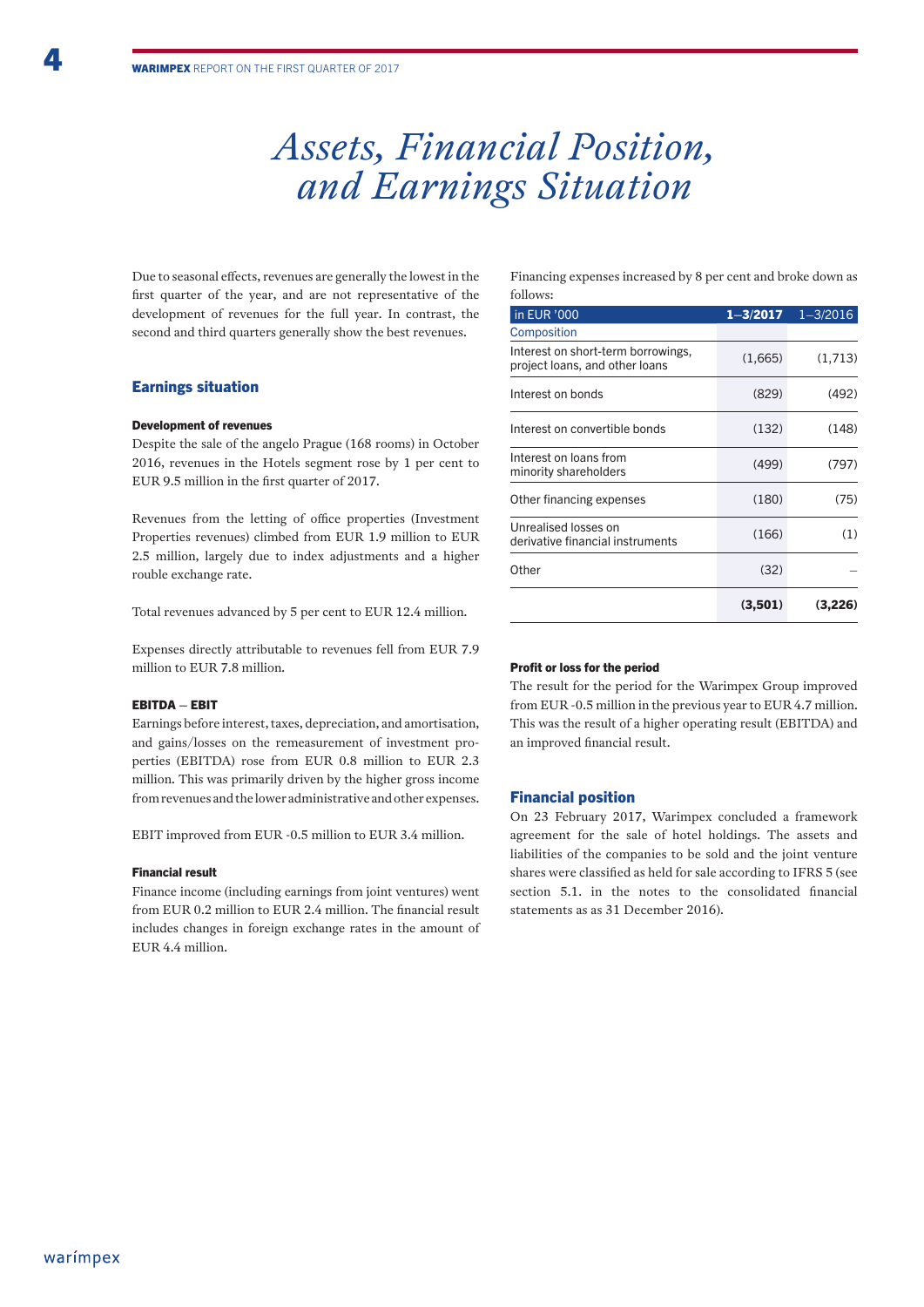Changes in the most important assets and liabilities:

| <b>Property, plant, and equipment</b>   | <b>Hotels</b> | Reserve<br>properties | Other property,<br>plant, and<br>equipment | <b>Total</b> |
|-----------------------------------------|---------------|-----------------------|--------------------------------------------|--------------|
| <b>Changes in 2017:</b>                 |               |                       |                                            |              |
| Carrying amounts at 1 January           | 24.209        | 6.000                 | 1.108                                      | 31,316       |
| Additions                               | 6             | 1,099                 | 43                                         | 1,149        |
| Scheduled depreciation and amortisation | (211)         |                       | (14)                                       | (225)        |
| Reversals of impairment                 | 206           |                       |                                            | 206          |
| Exchange adjustments                    | 1.285         | 150                   | 48                                         | 1,483        |
| <b>Carrying amounts as at 31 March</b>  | 25,495        | 7,249                 | 1,185                                      | 33,929       |

| <b>Investment Properties</b>           | <b>Developed</b><br>properties | Development<br>properties | Reserve<br>properties | <b>Total</b> |
|----------------------------------------|--------------------------------|---------------------------|-----------------------|--------------|
| <b>Changes in 2017:</b>                |                                |                           |                       |              |
| Carrying amounts at 1 January          | 68.576                         | 32.027                    | 11.137                | 111,739      |
| Additions/investments                  |                                | 2.598                     | 17                    | 2,614        |
| Net measurement result                 |                                |                           | (17)                  | (17)         |
| Exchange adjustment                    | 2.508                          | 1.016                     | 591                   | 4.115        |
| <b>Carrying amounts as at 31 March</b> | 71.083                         | 35.641                    | 11.728                | 118,452      |

| <b>Financial liabilities</b>           | Project<br><b>loans</b> | <b>Borrowing</b><br>loans | Bonds.<br>convertible<br><b>bonds</b> | Loans from<br>minorities<br>and others | <b>Total</b> |
|----------------------------------------|-------------------------|---------------------------|---------------------------------------|----------------------------------------|--------------|
| <b>Changes in 2017:</b>                |                         |                           |                                       |                                        |              |
| As at 1 January                        | 57,785                  | 8.169                     | 51.442                                | 52,637                                 | 170,032      |
| Borrowing/accumulated interest         | (1)                     | 53                        | (30)                                  | 400                                    | 422          |
| Repayment                              | (756)                   |                           |                                       | (20)                                   | (776)        |
| Exchange rate and other changes        | 64                      |                           | 1,396                                 | 509                                    | 1,968        |
| <b>Carrying amounts as at 31 March</b> | 57.092                  | 8.221                     | 52,808                                | 53.526                                 | 171,647      |
| thereof current (due $<$ 1 year)       | 6.101                   | 6,336                     | 11,318                                | 1.413                                  | 25,168       |
| thereof non-current (due $> 1$ year)   | 50.991                  | 1.885                     | 41.490                                | 52.113                                 | 146.479      |

### Segment analysis

The Warimpex Group has defined the business segments of: Hotels, Investment Properties, and Development and Services. The joint ventures that are recognised using the equity method in the consolidated financial statements are included in the segment report using the proportionate consolidation method. The Hotels segment is comparable with the hotels and/or hotel rooms held by the Group as

consolidated entities in the reporting period (with the joint ventures recognised on a proportionate basis). The Investment Properties segment contains the rental revenue from office properties. The Development and Services segment covers development services, activities of the Group parent, and profit contributions from the sale of properties.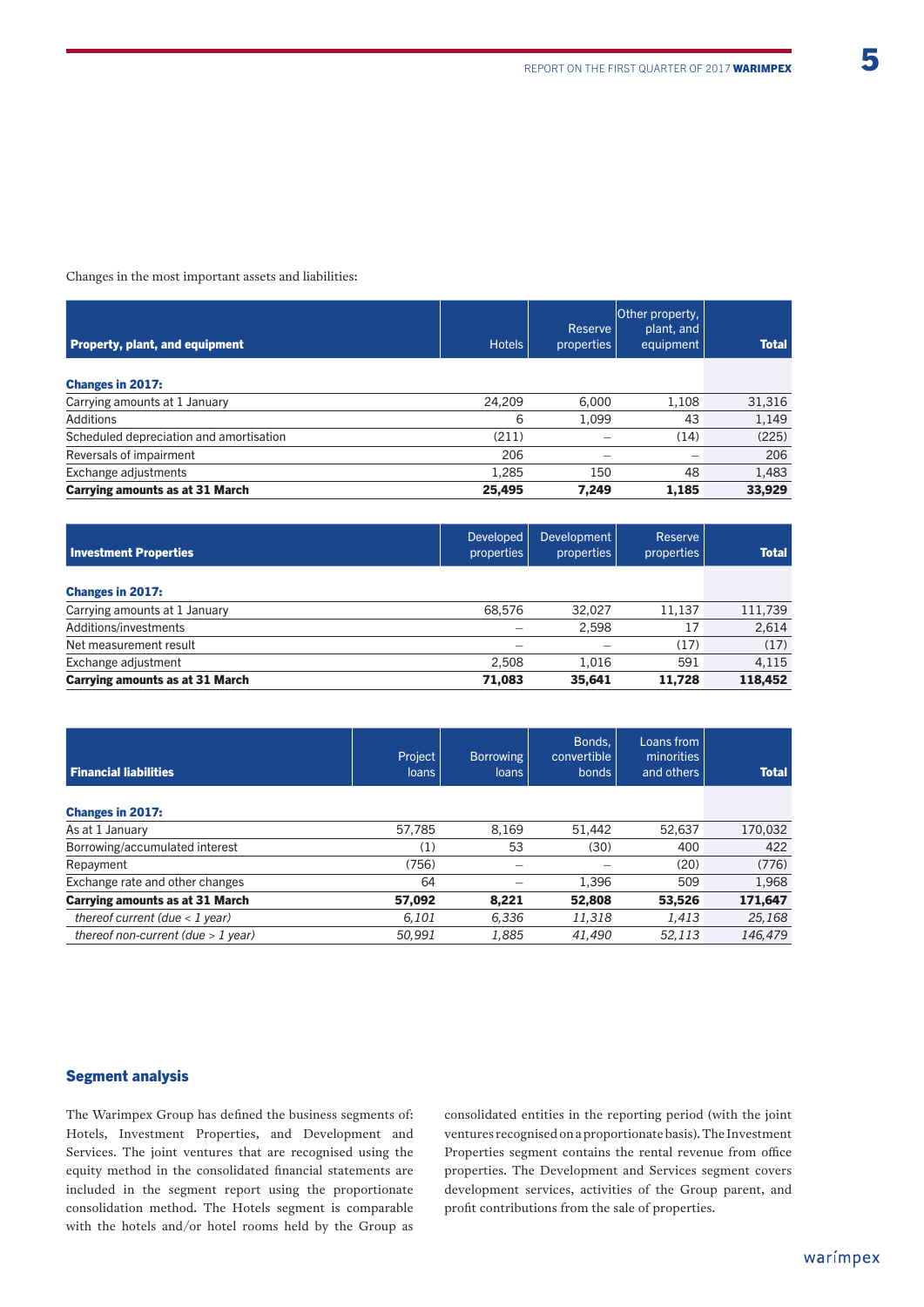#### Hotels segment\*

| in EUR '000                                    | $1 - 3/2017$ | $1 - 3/2016$ |
|------------------------------------------------|--------------|--------------|
|                                                |              |              |
| Revenues for the Group                         | 15,940       | 15,308       |
| Average number of hotel rooms<br>for the Group | 2,619        | 2,810        |
| Occupancy                                      | 61%          | 55%          |
| RevPar (in EUR)                                | 44.9         | 38,4         |
| GOP for the Group                              | 4,761        | 4.173        |
| NOP for the Group                              | 3,388        | 2,782        |
| NOP/available room in EUR                      | 1,294        | 990          |
|                                                |              |              |

\* Including all joint ventures on a proportionate basis

In the reporting period, the average number of rooms falling under Group ownership declined by 7 per cent due to the sale of the angelo hotel in Prague. However, revenues rose by 4 per cent.

Key figures that are typical for the sector are used to manage the hotels. These include GOP (gross operating profit, calculated according to the Uniform System of Accounts for the Lodging Industry) and NOP (net operating profit, which corresponds to the GOP less specific costs of ownership after GOP such as management fees, insurance, land tax, etc.).

#### Investment Properties segment\*

| in EUR '000            | $1 - 3/2017$ $1 - 3/2016$ |       |
|------------------------|---------------------------|-------|
|                        |                           |       |
| Revenues for the Group | 3.574                     | 2.088 |
| Segment EBITDA         | 2.807                     | 1.518 |

\* Including all joint ventures on a proportionate basis

The revenues and EBITDA of the Investment Properties segment increased primarily due to index adjustments and a higher rouble exchange rate.

### Development and Services segment\*

| in EUR '000                                        | $1 - 3/2017$ $1 - 3/2016$ |          |
|----------------------------------------------------|---------------------------|----------|
|                                                    |                           |          |
| Revenues for the Group                             | 994                       | 732      |
| Gains or losses from<br>the disposal of properties | 125                       |          |
| Segment EBITDA                                     | -724                      | $-1.528$ |

\* mit quotaler Einbeziehung aller Joint Ventures

The results in this segment depend heavily on the sale of real estate holdings (share deals) and properties (asset deals) and are subject to significant year-on-year fluctuation.

## *Outlook*

Warimpex announced the sale of part of its hotel portfolio to the Thai investor U City Public Company Limited (U City) on 23 February 2017. The transaction covers eight hotel holdings (two of which are partially [50 per cent] owned by UBM Development AG), which account for around 50 per cent of the total real estate assets of Warimpex and represent a property value of roughly EUR 180 million (excluding the holdings of UBM in this portfolio). This amount also corresponds to the total financial consideration (excluding the purchase price for the UBM portion of the portfolio), which consists of the purchase price for the shares in the respective property companies and the assumption of shareholder loans and liabilities from the bank financing taken out by the property companies. The closing of the transaction is still subject to the standard prerequisites for real estate transactions of this type and a variety of necessary permits and approval from different business partners. Warimpex expects the deal to close in the near future.

The fully occupied multi-use building at AIRPORTCITY St. Petersburg with parking spaces for around 450 vehicles and around 6,000 square metres of office and archive space was completed and handed over to the tenant after the end of the reporting period, at the end of May.

**The following development projects are currently under construction or development:**

- Ogrodowa office building with roughly 26,000 square metres of space, Łódź (under construction)
- Mogilska office building with roughly 12,000 square metres of space, Krakow
- Chopin office building with roughly 21,000 square metres of space, Krakow
- Hotel with roughly 170 rooms and around 60 apartments, Budapest

Our objective for the coming months is to move ahead with our current development projects as well as to successfully conclude the sale of part of our hotel portfolio to U City. The sale will significantly expand our room for manoeuvre and will position us ideally for new projects, including in collaboration with U City as a future partner that is entering the CEE market for the first time. We still see our future in the development of hotels and office buildings in CEE, focusing on the established markets in Poland, the Czech Republic, Hungary, Romania, Russia, Germany, and France.

**Vienna, 30 May 2017**

**Franz Jurkowitsch** Chairman

of the Management Board

**Alexander Jurkowitsch** Member of the Management Board

**Georg Folian** Vice-Chairman of the Management Board

**Florian Petrowsky** Member of the Management Board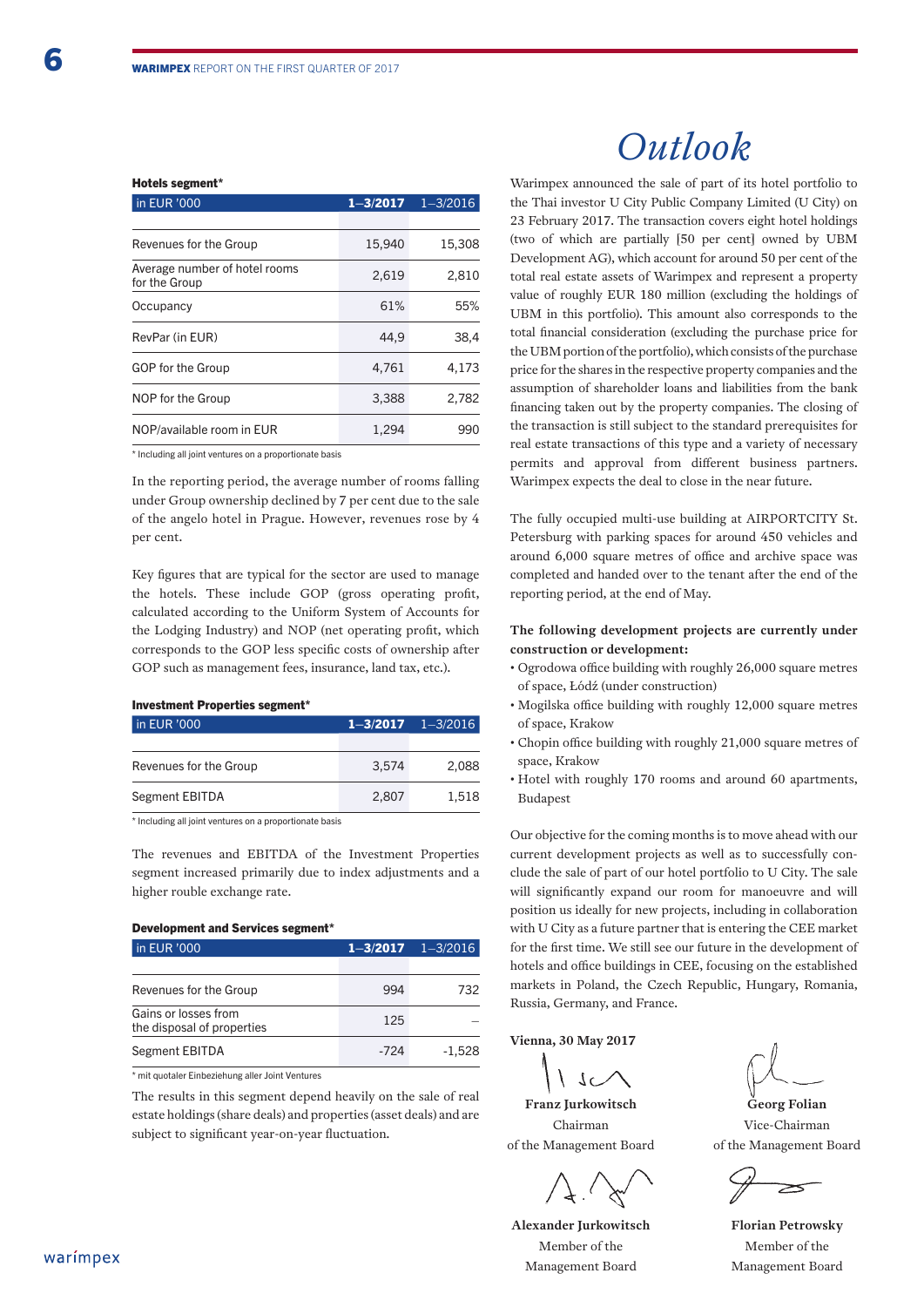## *Condensed Consolidated Income Statement*

for the period from 1 January to 31 March 2017 – unaudited

| in EUR '000                                                                                     | $1 - 3/2017$ | $1 - 3/2016$ |
|-------------------------------------------------------------------------------------------------|--------------|--------------|
| Hotels revenues                                                                                 | 9,451        | 9,353        |
|                                                                                                 | 2,520        | 1,902        |
| <b>Investment Properties revenues</b>                                                           | 432          | 602          |
| Development and Services revenues                                                               |              |              |
| <b>Revenues</b>                                                                                 | 12,403       | 11,857       |
| Expenses from the operation of hotels                                                           | (6,989)      | (7, 197)     |
| Expenses from the operation of investment properties                                            | (484)        | (374)        |
| Expenses directly attributable to development and services                                      | (314)        | (314)        |
| <b>Expenses directly attributable to revenues</b>                                               | (7,787)      | (7,885)      |
| <b>Gross income from revenues</b>                                                               | 4,616        | 3,973        |
| Income from the sale of properties                                                              | 125          |              |
| Gains or losses from the disposal of properties                                                 | 125          |              |
| <b>Other operating income</b>                                                                   | 382          | 275          |
| <b>Administrative expenses</b>                                                                  | (1,863)      | (2, 145)     |
| <b>Other expenses</b>                                                                           | (991)        | (1,270)      |
| Earnings before interest, taxes, depreciation, and amortization (EBITDA)                        | 2,267        | 833          |
| Scheduled depreciation and amortisation on property, plant, and equipment and intangible assets | (226)        | (1,548)      |
| Reversals of impairment                                                                         | 206          | 277          |
| Gains/losses on remeasurement of assets held for sale                                           | 1,192        |              |
| Gains/losses on remeasurement of investment property                                            | (17)         | (17)         |
| Depreciation, amortisation, and remeasurement                                                   | 1,154        | (1,287)      |
| <b>Earnings before interest and taxes (EBIT)</b>                                                | 3,421        | (455)        |
| Finance income                                                                                  | 1,909        | 587          |
| Finance expenses                                                                                | (3,501)      | (3,226)      |
| Changes in foreign exchange rates                                                               | 4,359        | 3,520        |
| Earnings from joint ventures and associates (equity method) after taxes                         | (409)        | (709)        |
| <b>Financial result</b>                                                                         | 2,358        | 172          |
| <b>Earnings before taxes</b>                                                                    | 5,779        | (283)        |
| Income taxes                                                                                    | (784)        | 1            |
| Deferred income taxes                                                                           | (259)        | (181)        |
| <b>Taxes</b>                                                                                    | (1,043)      | (180)        |
| <b>Profit or loss for the period</b>                                                            | 4,736        | (463)        |
| thereof profit of non-controlling interests                                                     | 2,403        | 582          |
| thereof profit of shareholders of the parent                                                    | 2,333        | (1,045)      |
| Earnings per share in EUR:                                                                      |              |              |
| Undiluted earnings per share in EUR                                                             | 0.04         | $-0.02$      |
| Diluted earnings per share in EUR                                                               | 0.04         | $-0.02$      |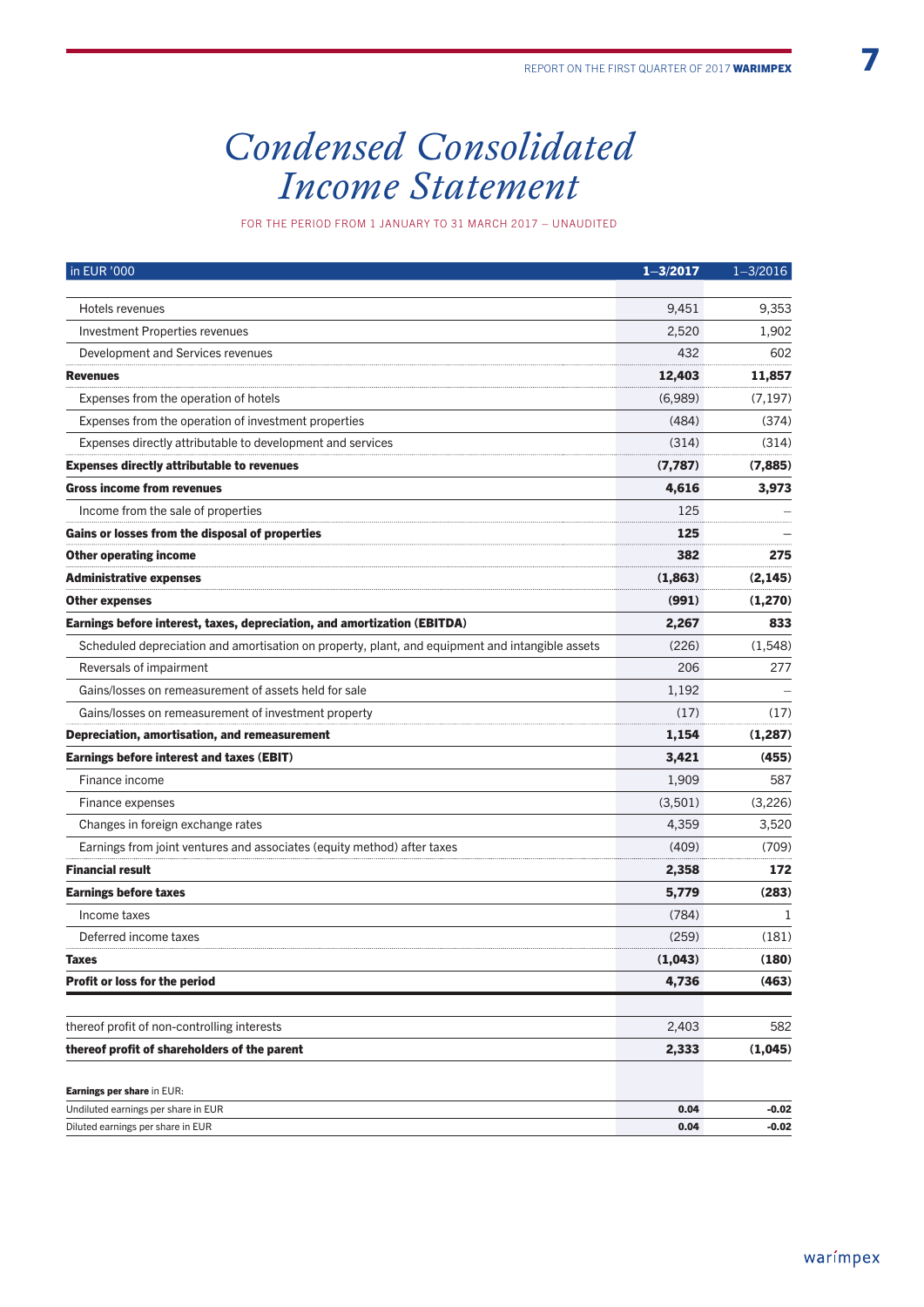## *Condensed Consolidated Statement of Comprehensive Income*

for the period from 1 January to 31 March 2017 – unaudited

| in EUR '000                                                                       | $1 - 3/2017$ | $1 - 3/2016$ |
|-----------------------------------------------------------------------------------|--------------|--------------|
|                                                                                   |              |              |
| Profit or loss for the period                                                     | 4,736        | (463)        |
|                                                                                   |              |              |
| Foreign exchange differences                                                      | 552          | (556)        |
| Valuation of cash flow hedges                                                     | 183          | (639)        |
| Other comprehensive income from joint ventures (equity method)                    | 20           |              |
| Gains/losses from available-for-sale financial assets                             |              | (575)        |
| (Deferred) taxes in other comprehensive income                                    | 69           | 122          |
| Other comprehensive income (reclassified in profit or loss in subsequent periods) | 824          | (1,649)      |
| Total comprehensive income for the period                                         | 5,559        | (2, 112)     |
|                                                                                   |              |              |
| thereof profit of non-controlling interests                                       | 2,628        | 129          |
| thereof profit of shareholders of the parent                                      | 2,931        | (2, 242)     |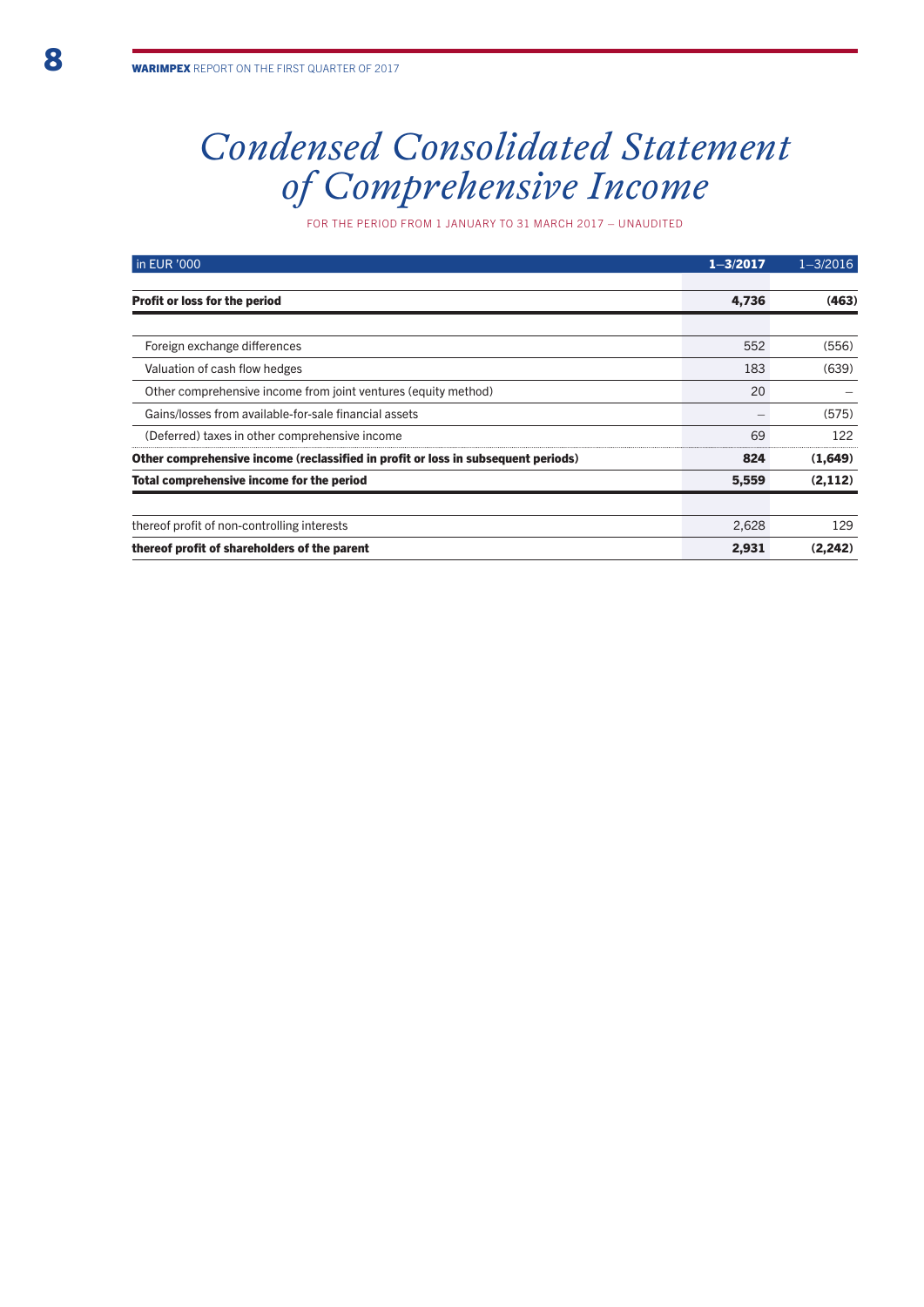## *Condensed Consolidated Statement of Financial Position*

as at 31 March 2017 – unaudited

| in EUR '000                                                                       | 31/3/2017 | 31/12/2016 | 31/3/2016 |
|-----------------------------------------------------------------------------------|-----------|------------|-----------|
| <b>ASSETS</b>                                                                     |           |            |           |
| Property, plant, and equipment                                                    | 33,929    | 31,316     | 183,253   |
| Investment property                                                               | 118,452   | 111,739    | 87,949    |
| Goodwill                                                                          |           |            | 921       |
| Other intangible assets                                                           | 17        | 18         | 33        |
| Joint ventures and associates (equity method)                                     | 13,703    | 14,479     | 20,604    |
| Financial assets, available for sale                                              |           | 583        | 2,420     |
| Other financial assets                                                            | 15,465    | 14,118     | 17,002    |
| Deferred tax assets                                                               | 2,033     | 1,931      | 125       |
| <b>Non-current assets</b>                                                         | 183,600   | 174,185    | 312,306   |
| Inventories                                                                       | 253       | 312        | 578       |
| Trade and other receivables                                                       | 6,863     | 5,203      | 5,387     |
| Financial assets, available for sale                                              | 6,233     | 6,233      | 6,621     |
| Cash and cash equivalents                                                         | 2,757     | 2,769      | 6,226     |
| Non-current assets (disposal groups), held for sale                               | 170,769   | 169,185    | 13,611    |
| <b>Current assets</b>                                                             | 186,875   | 183,701    | 32,423    |
| <b>TOTAL ASSETS</b>                                                               | 370,475   | 357,886    | 344,729   |
|                                                                                   |           |            |           |
| <b>EQUITY AND LIABILITIES</b>                                                     |           |            |           |
| Share capital                                                                     | 54,000    | 54,000     | 54,000    |
| Retained earnings                                                                 | 15,551    | 13,218     | (5, 249)  |
| Treasury shares                                                                   | (301)     | (301)      | (301)     |
| Other reserves                                                                    | 3,870     | 3,271      | 3,074     |
| thereof cumulated other comprehensive income from disposal groups                 | 4,383     | 4,201      |           |
| Equity attributable to shareholders of the parent                                 | 73,120    | 70,188     | 51,523    |
| Non-controlling interests                                                         | (24, 502) | (27, 130)  | (31,907)  |
| <b>Equity</b>                                                                     | 48,617    | 43,058     | 19,616    |
| Convertible bonds                                                                 | 4,280     | 3,971      | 8,310     |
| Other bonds                                                                       | 37,210    | 42,988     | 43,476    |
| Other financial liabilities                                                       | 104,990   | 105,335    | 198,759   |
| Derivative financial instruments                                                  | 615       | 401        | 2,517     |
| <b>Other liabilities</b>                                                          | 7,515     | 7,220      | 6,614     |
| Provisions                                                                        | 2,499     | 2,499      | 2,353     |
| Deferred tax liabilities                                                          | 3,258     | 3,295      | 9,928     |
| Deferred income                                                                   | 3,809     | 3,662      | 6,945     |
| <b>Non-current liabilities</b>                                                    | 164,176   | 169,371    | 278,902   |
| Convertible bonds                                                                 | 3,904     | 3,931      | 119       |
| <b>Bonds</b>                                                                      | 7,414     | 552        | 3,835     |
| Other financial liabilities                                                       | 13,849    | 13,256     | 18,283    |
| Trade and other payables                                                          | 13,242    | 11,152     | 10,595    |
| Provisions                                                                        | 256       | 252        | 999       |
| Income tax liabilities                                                            | 749       | 615        | 134       |
| Deferred income                                                                   | 249       | 229        | 1,295     |
| Liabilities directly related to with the assets held for sale (disposal groups) h | 118,018   | 115,470    | 10,952    |
| <b>Current liabilities</b>                                                        | 157,681   | 145,457    | 46,212    |
| <b>Liabilities</b>                                                                | 321,857   | 314,828    | 325,113   |
| <b>TOTAL EQUITY AND LIABILITIES</b>                                               | 370,475   | 357,886    | 344,729   |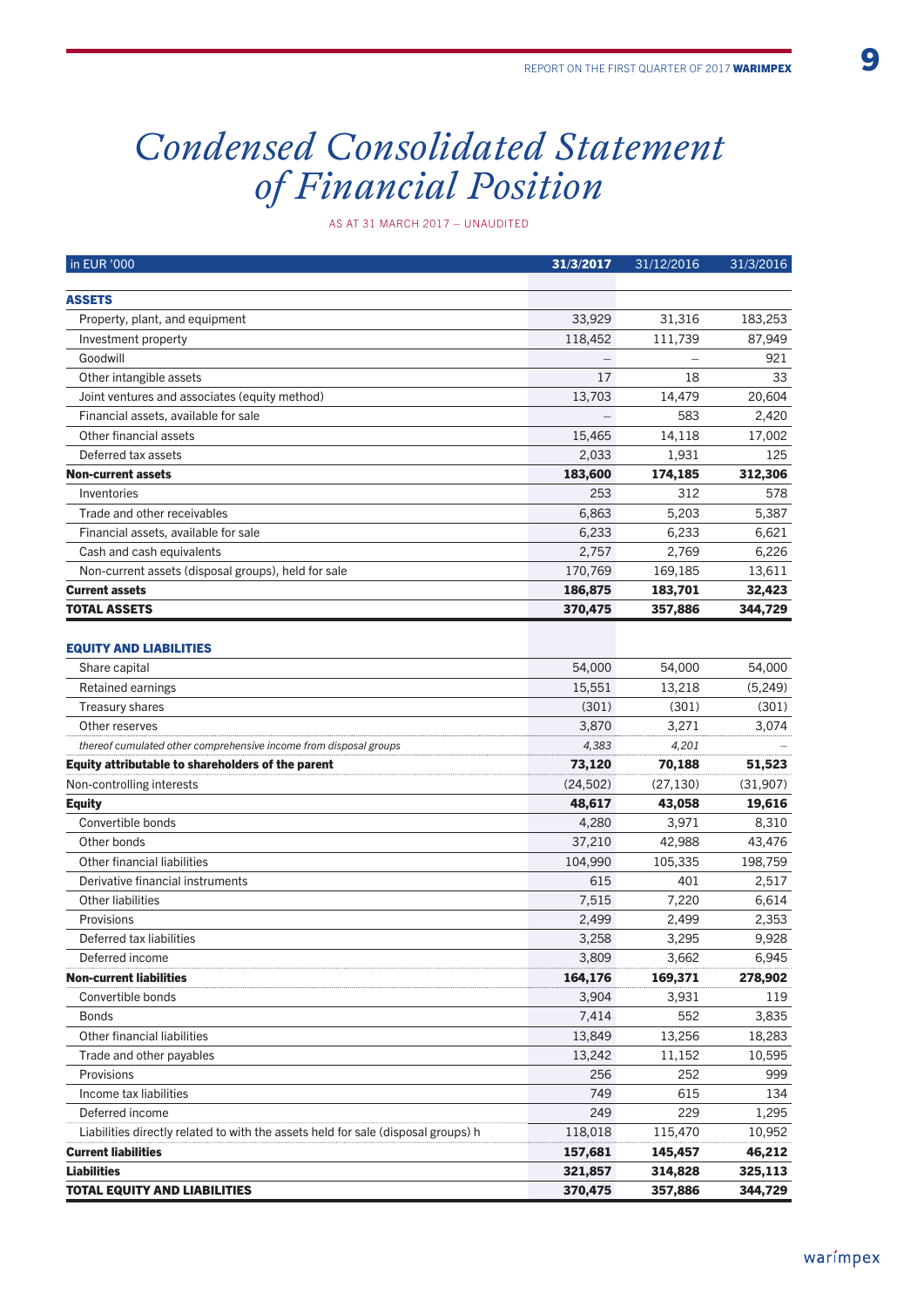# *Condensed Consolidated Statement of Cash Flows*

for the period from 1 January to 31 March 2017 – unaudited

| in EUR '000                                                                              | $1 - 3/2017$ | $1 - 3/2016$ |
|------------------------------------------------------------------------------------------|--------------|--------------|
|                                                                                          |              |              |
| Cash receipts                                                                            |              |              |
| from hotel operations and rent received                                                  | 12,655       | 12,505       |
| from real estate development projects and other                                          | 170          | 442          |
| from interest income                                                                     | 203          | 262          |
| <b>Cash receipts from operating activities</b>                                           | 13,028       | 13,209       |
| Cash payments                                                                            |              |              |
| for real estate development projects                                                     | (558)        | (187)        |
| for materials and services received                                                      | (3,410)      | (4,277)      |
| for related personnel expenses                                                           | (3,828)      | (3,882)      |
| for other administrative expenses                                                        | (2,338)      | (2, 561)     |
| for income taxes                                                                         | (657)        | 1            |
| <b>Cash payments for operating activities</b>                                            | (10,791)     | (10, 906)    |
| Net cash flows from operating activities                                                 | 2,237        | 2,303        |
| Cash receipts from                                                                       |              |              |
| the sale of disposal groups and property                                                 |              | 115          |
| disposal proceeds from purchase price receivables relating to disposals in prior periods | 125          |              |
| other financial assets                                                                   |              | 1,107        |
| returns on joint ventures and associates                                                 |              | 4,095        |
| <b>Cash receipts from investing activities</b>                                           | 125          | 5,317        |
| Cash payments for                                                                        |              |              |
| investments in property, plant, and equipment                                            | (388)        | (495)        |
| investments in investment property                                                       | (2,309)      | (788)        |
| other financial assets                                                                   |              | (14)         |
| joint ventures and associates                                                            | (380)        |              |
| <b>Cash payments for investing activities</b>                                            | (3,076)      | (1,296)      |
| Net cash flows from investing activities                                                 | (2,952)      | 4,021        |
|                                                                                          |              |              |
| Cash receipts from the issue of bonds and convertible bonds                              |              | 45           |
| Cash payments for the redemption of bonds and convertible bonds                          |              | (3,559)      |
| Payments received from loans and borrowing                                               | 3,101        | 4,100        |
| Payments made for the repayment of loans and borrowing                                   | (1,228)      | (4, 912)     |
| Paid interest (for loans and borrowing)                                                  | (1, 567)     | (1,543)      |
| Paid interest (for bonds and convertible bonds)                                          | (567)        | (880)        |
| Paid financing costs                                                                     | (37)         | (216)        |
| Net cash flows from/used in financing activities                                         | (297)        | (6,965)      |
| Net change in cash and cash equivalents                                                  | (1,012)      | (641)        |
| Foreign exchange rate changes in cash and cash equivalents                               | 6            | (2)          |
| Foreign exchange rate changes from other comprehensive income                            | 117          | 197          |
| Cash and cash equivalents as at 1 January                                                | 4,723        | 7,394        |
| <b>Cash and cash equivalents at 31 March</b>                                             | 3,834        | 6,947        |
| Cash and cash equivalents at the end of the period consist of:                           |              |              |
| Cash and cash equivalents of the Group                                                   | 2,757        | 6,226        |
| Cash and cash equivalents of disposal groups                                             | 1,077        | 722          |
|                                                                                          | 3,834        | 6,947        |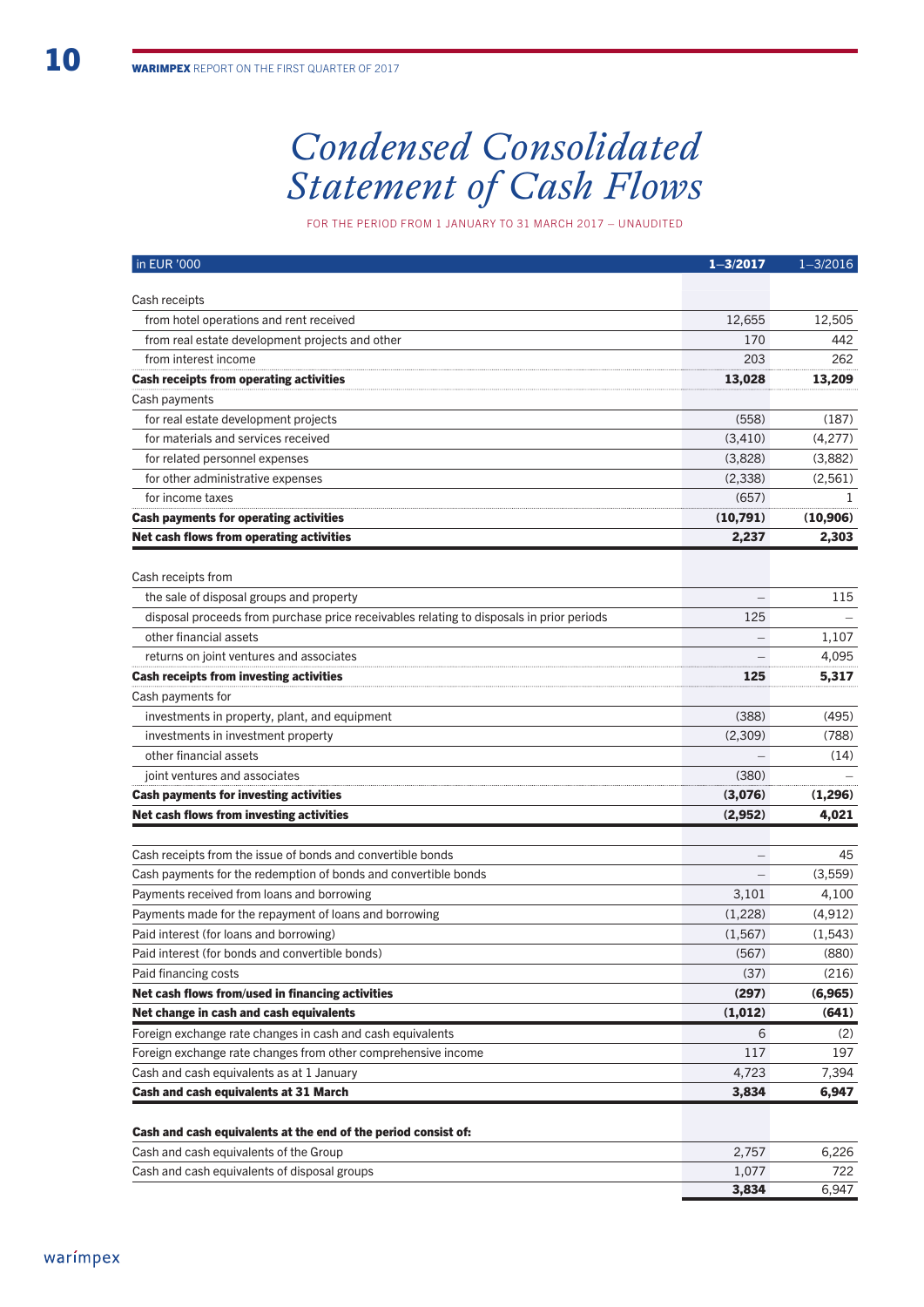# *Condensed Consolidated Statement of Changes in Equity*

as at 31 March 2016 – unaudited

| in EUR '000<br>Equity attributable to shareholders of the parent |                  |                          |                      |                             |                          |              |                                         |                        |
|------------------------------------------------------------------|------------------|--------------------------|----------------------|-----------------------------|--------------------------|--------------|-----------------------------------------|------------------------|
|                                                                  | Share<br>capital | Capital<br>reserves      | Retained<br>earnings | Treasury<br>shares          | Other<br>reserves        | <b>TOTAL</b> | Non-<br>controlling<br><b>interests</b> | <b>Total</b><br>equity |
| As at 1 January 2016                                             | 54,000           | $\qquad \qquad -$        | (4,204)              | (301)                       | 4,270                    | 53,765       | (32, 037)                               | 21,728                 |
| Total comprehensive income for the period                        |                  | $\overline{\phantom{m}}$ | (1.045)              | —                           | (1, 196)                 | (2, 242)     | 129                                     | (2, 112)               |
| thereof profit for the period                                    | -                | $\qquad \qquad$          | (1,045)              |                             | $\overline{\phantom{0}}$ | (1,045)      | 582                                     | (463)                  |
| thereof other comprehensive income                               |                  |                          |                      | $\overline{\phantom{0}}$    | (1, 196)                 | (1, 196)     | (453)                                   | (1, 649)               |
| <b>As at 31 March 2016</b>                                       | 54,000           |                          | (5,249)              | (301)                       | 3,074                    | 51,523       | (31,907)                                | 19,616                 |
|                                                                  |                  |                          |                      |                             |                          |              |                                         |                        |
| .                                                                | $- - - - -$      |                          | $\cdots$             | $\sim$ $\sim$ $\sim$ $\sim$ |                          | $-0.00$      | (0.000, 0.000)                          | $- - - - -$            |

| As at 1 January 2017                        | 54.000                   |                                | 13.218                   | (301)                    | 3.271                    |       | $70.188$ (27.130) | 43.058 |
|---------------------------------------------|--------------------------|--------------------------------|--------------------------|--------------------------|--------------------------|-------|-------------------|--------|
| Total comprehensive income for the period   |                          | $\qquad \qquad \longleftarrow$ | 2.333                    | $\overline{\phantom{0}}$ | 599                      | 2.931 | 2.628             | 5.559  |
| thereof comprehensive income for the period | $\overline{\phantom{0}}$ | $\overline{\phantom{a}}$       | 2.333                    | $\overline{\phantom{a}}$ | $\overline{\phantom{a}}$ | 2.333 | 2.403             | 4.736  |
| thereof other comprehensive income          | $\overline{\phantom{a}}$ | $\overline{\phantom{a}}$       | $\overline{\phantom{a}}$ | $\overline{\phantom{a}}$ | 599                      | 599   | 225               | 824    |
| <b>As at 31 March 2017</b>                  | 54,000                   |                                | 15.551                   | (301)                    | 3.870                    |       | 73,120 (24,502)   | 48.617 |